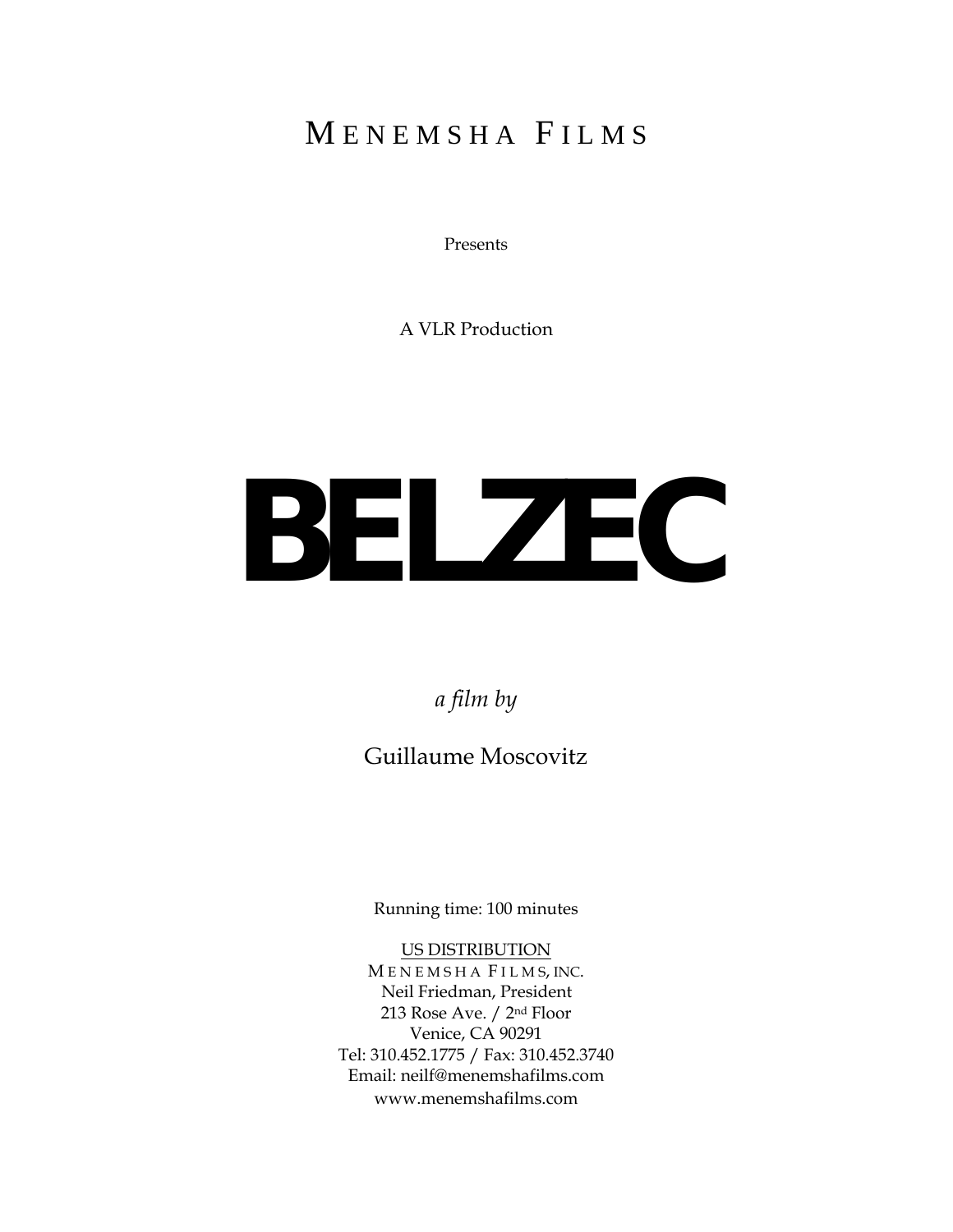#### *a film by*

#### **GUILLAUME MOSCOVITZ**

*produced by* 

#### **JEAN BIGOT**

*with the support of* 

**The Foundation for the Memory of the** *Shoah.*  and **ARCADI** *(patrons of the arts in Ile-de-France)*  Leone-Noelle Meyer / Valerie Pineau-Valencienne Task Force GAIS / France 2 Cinema / La SCAM Hanadiv Charitable Foundation Le Center National de Cinematographie La PROCIREP

Camera: Guillaume Schiffman, Stephane Massis *assistant camera:* Guillaume Genini

*Initial filming assisted by:* Carlo Varini, Malick Brahimi

Editor: Lise Beaulieu *assistant editors:* Marie Liotard, Claire Le Villain *Sound Editor:* Beatrice Wick

*Sound:* Krzystof Rzpecki, Dariusz Gorski. *Mixer:* Cedric Lionnet

*Production Supervisor:* Pablo Freville

FORMAT: 35 mm, .1:66 RUNNING TIME: 110 minutes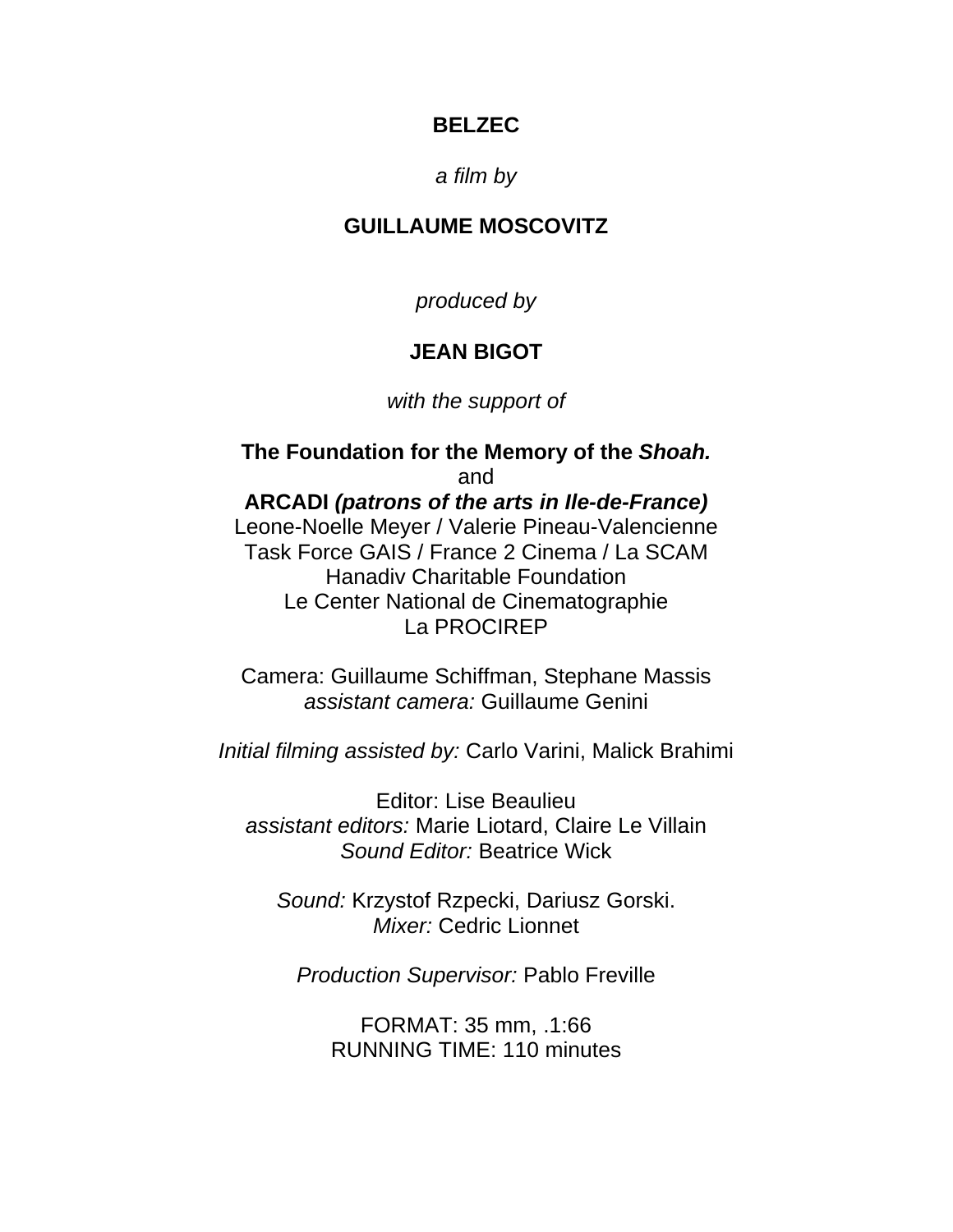## *Never heard of it? There's a reason.*

 *"A glorious page out of history that was never written, and should never be written." ...*These terrible words of Heinrich Himmler, overseer of Hitler's "Final Solution," burn at the heart of *Belzec.* For what filmmaker Guillaume Moscovitz seeks to do here is recover a lost historic memory.

 The Nazi death camp at Belzec, in easternmost Poland, was the first of three designed and supervised by SS commander Aktion Reinhard -- the man later responsible for Sobibor and Treblinka. Whereas these latter place-names (particularly Treblinka) are now synonymous with the genocide against Jews, Belzec is virtually unknown, despite that over 600,000 human beings were put to death there between March and December, 1942 -- months when the Nazis were at their peak of world power. Between January and June of 1943, the now empty camp was bulldozed, the bodies disinterred and burnt, then reburied with the rubble, over which the Nazis planted a thick forest of trees and grass. Belzec thus defines, tragically, the most "successful" extermination of the age, in the sense Himmler meant. Not only were lives destroyed there, but nearly all memory and most evidence of the manner in which they were killed was destroyed with them.

 Nearly all. No crime is so perfect that it leaves *no* evidence -- though Belzec comes close. Guillaume Moscovitz follows a stray set of clues which begin for him in a letter written in April 1942 by a doomed man, Szelmo Fajner. Belzec is named there. Next, in the "present tense" style of exploration pioneered to such potent effect by Claude Lanzmann in his epic *Shoah* (1985), in which Belzec was briefly referenced, Moscovitz takes us to the former site of the camp.

 The pine forest planted by the Nazis stands taller and thicker than ever over the remains of those they killed -- but one needn't dig far to find concrete evidence of these crimes, or their concealment. Moscovitz listens to locals who remember the camp, consults the written and sworn testimony of witnesses no longer living, and, most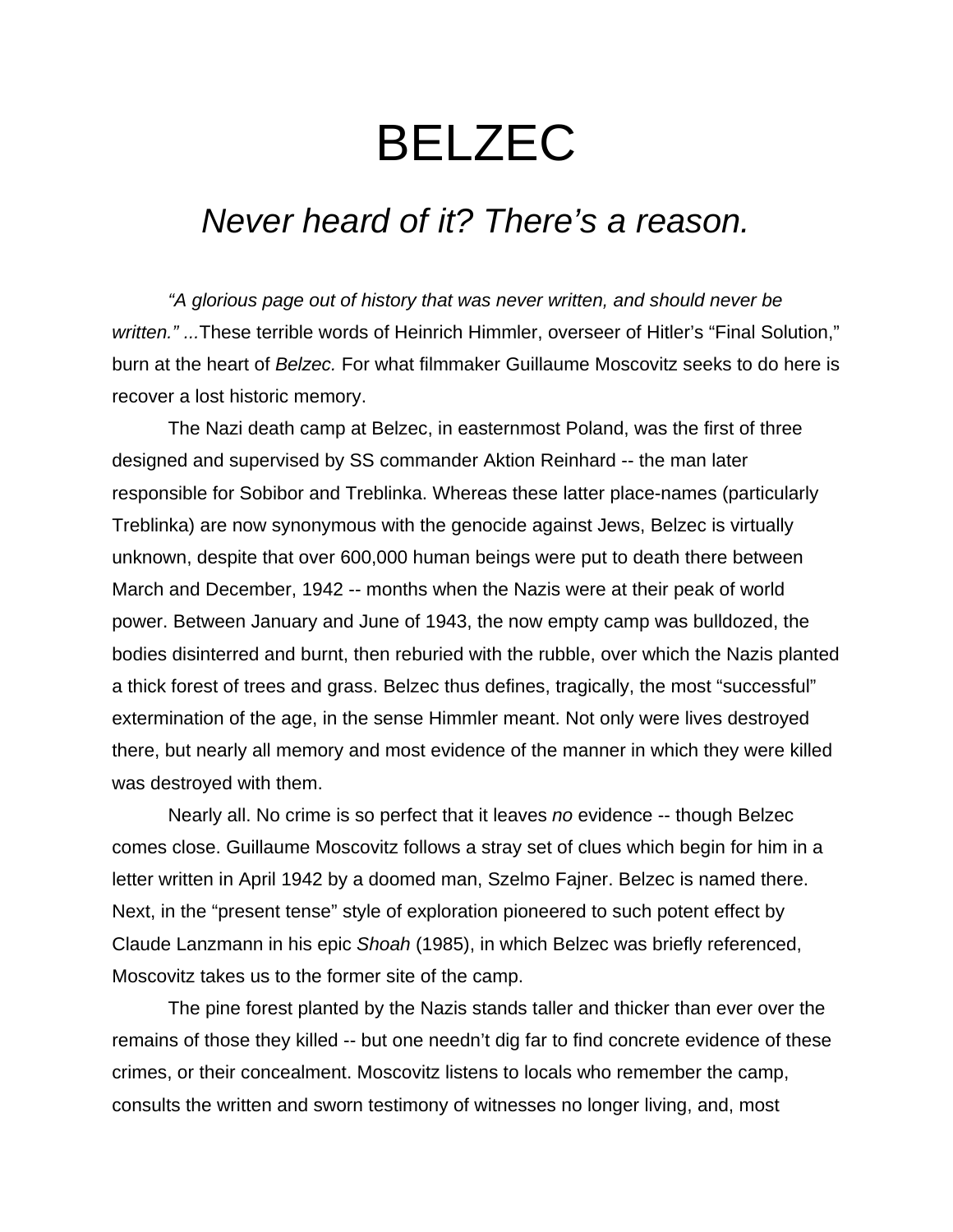harrowingly, films Braha Rauffman -- Belzec's one living survivor, concealed by a courageous local woman, at first in a tomb at a local cemetery, later for two whole years under a pile of logs, from the time she was seven, until she was nine years old. Out of over 600,000, only *four* victims survived Belzec: Rauffman; her mother, Sarah Ritterband; and two men, Rudolf Reder and Chaim Hirszmann. That is all -- but Moscovitz relates each of their stories, to the extent that records allow. Throughout the film he returns to Braha Rauffman, at different stages in her ordeal. Her unthinkable sufferings, and eventual deliverance, become the single life-giving thread in this account. For the rest of it, we must face the specter of historical amnesia as it afflicts those who were *not* victimized, but overwhemed by events.

 The local townspeople of Belzec who were alive at the time of the mass-murders now subsist quietly, either in various states of denial and muted, shame-faced selfjustification. One young beautician who was not yet born when these events transpired expresses outrage at the ongoing silence of her elders. However, even witnesses in denial are vital to his purpose, as Moscovitz told one French interviewer, for "They are among the *only witnesses* of the extermination camp."

 We hear from the daughter of the village mayor of that time; visit an elderly couple in their overgrown garden (a strong visual analog for what becomes of all history); listen in on another pair as they bicker and banter about the past with their young grandson, a high schooler for whom the forest over the former death-camp has become a teen refuge to which he bicycles with friends. In each case, we encounter simple minds and hearts who saw what was being done, but were too terrified, or directly threatened with the same fate, to object or rebel -- but rivetingly share what they remember. Finally, we confront what is left of the scene of the crime, as a young emissary of the Grand Rabbi of Warsaw explores the site for the first time with a circle of contractors charged with raising a new monument. This young man is profoundly overwhelmed, though he hangs onto his composure. Everywhere their bulldozers turn, one can hear the crunch of human remains. The white powder of bone meal under the earth has turned the grass white. Nothing in this emmissary's experience, or even his well-schooled imagination, could have prepared him for this.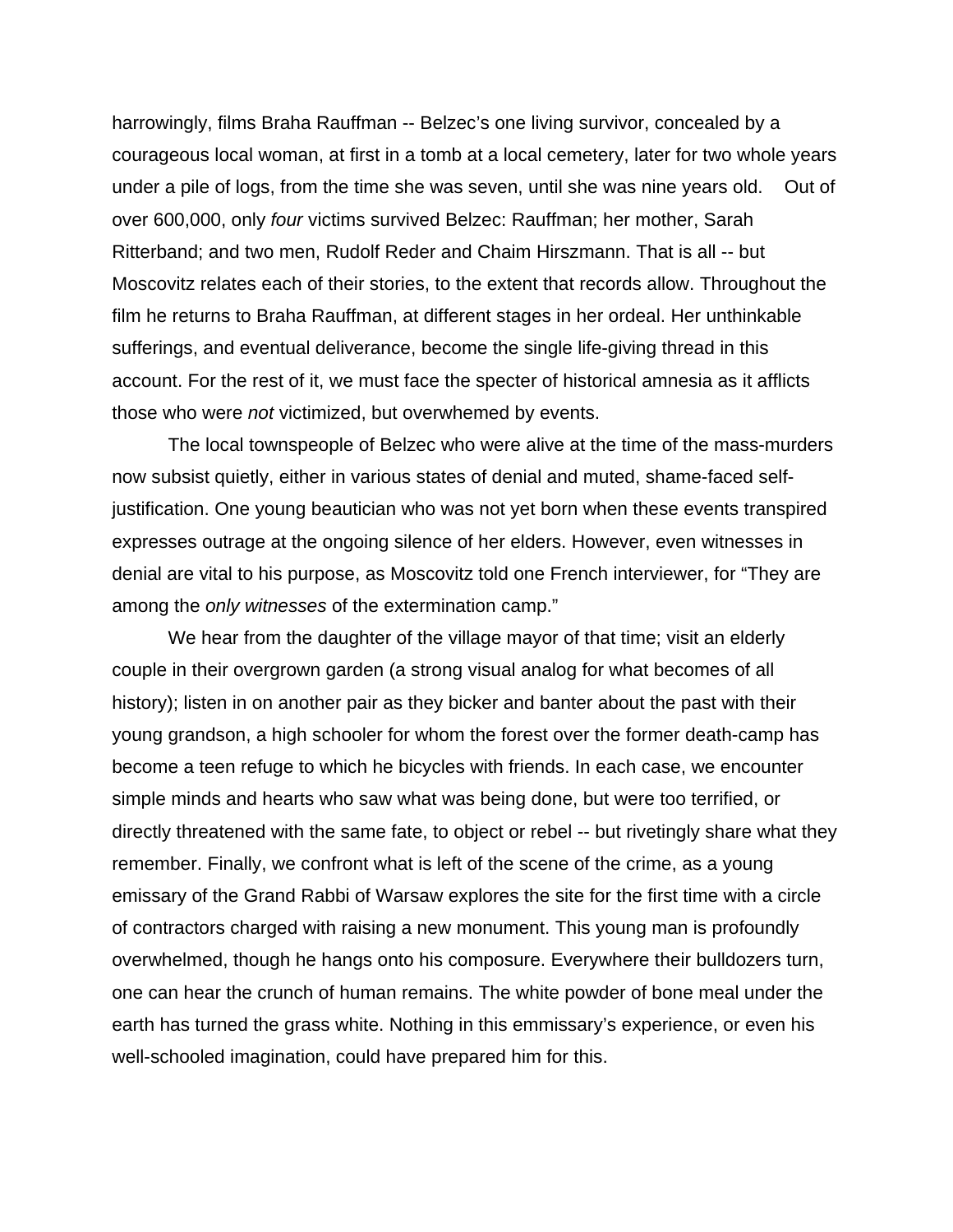Master filmmaker Claude Lanzmann pioneered the method of inquiry Moscovitz pursues, here. He is gratefully named in the credits, but *Belzec* stands alone as a solid, self-contained work in its own right. For here is not only the fact of an enormous, unforgiveable crime -- but the nearly successful effort by its perpetrators to erase all memory of what they did from the annals of history, and justice.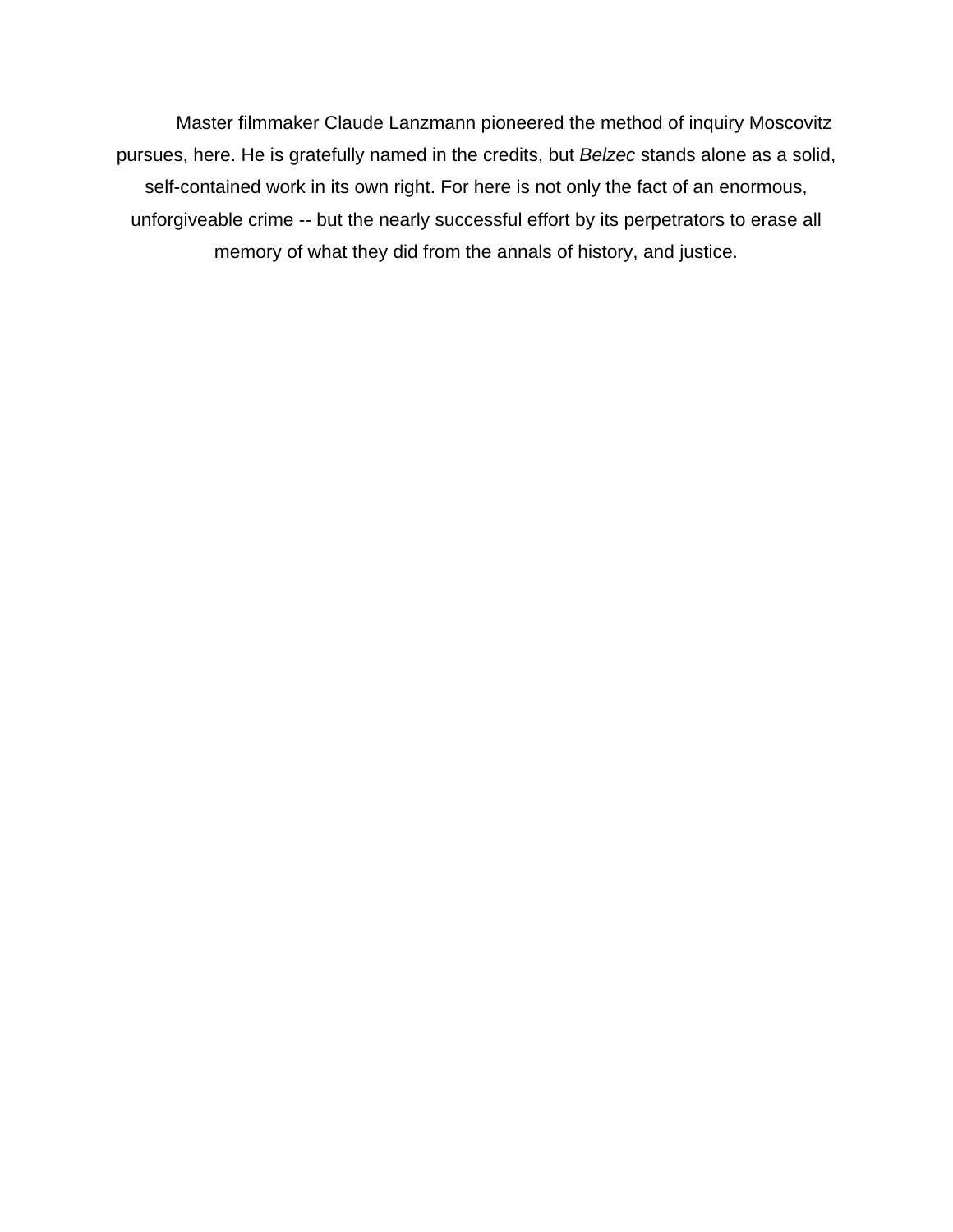## *notes on the production*

 *"The history of the 'Reich of the Millennium,'"* writes philosopher, and Auschwitz survivor Primo Levi, *"could be read as a war against memory, a falsification of memory, a negation of reality that goes so far as to escape from all reality."* 

Guillaume Moscovitz certainly understood these words on an intellectual level, well in advance of ever visiting Belzec. Even so, when he made a pilgrimage to the site in April of 2000, he was "flabbergasted," as he put it, "that there was nothing to see." He found a forest, a glade -- "a very banal landscape, yet with something terrifying about it, something dreadfully unreal."

 He paced the grounds accompanied by a historian who showed him where the barracks, gas chambers and graves had stood. Feeling the enormity of this juxtaposition between the riot of foliage in front of him and the horrors conjured in his mind's eye, Moscovitz found himself "literally staggering."

 "I was confronting the reality of erasure," he says. "The violence of this reality is the reason I made the film."

 Belzec is named, and even shown briefly in Claude Lanzmann's epic masterpiece *Shoah* (1985), but, generally speaking the name and the place are littleknown outside the realm of attentive scholars. Out of more than 600,000 Jews who were murdered in Belzec, only four survived.

 Some historians place the number of survivors at ten, but, says Moscovitz, "only two came forward after the war." These were Rudolf Reder and Chaim Hirszmann, who worked as *sonderkommandos* (Jewish laborers, spared to move corpses from the gas chambers to the vast open graves where they were first buried, and later burned). Hirszmann managed to jump from the train while being transported to the camp at Sobibor, where he surely would have been liquidated himself. Reder escaped from his Ukrainian guards when he was sent out to the nearby town of Lvov to collect sheet metal for the camp.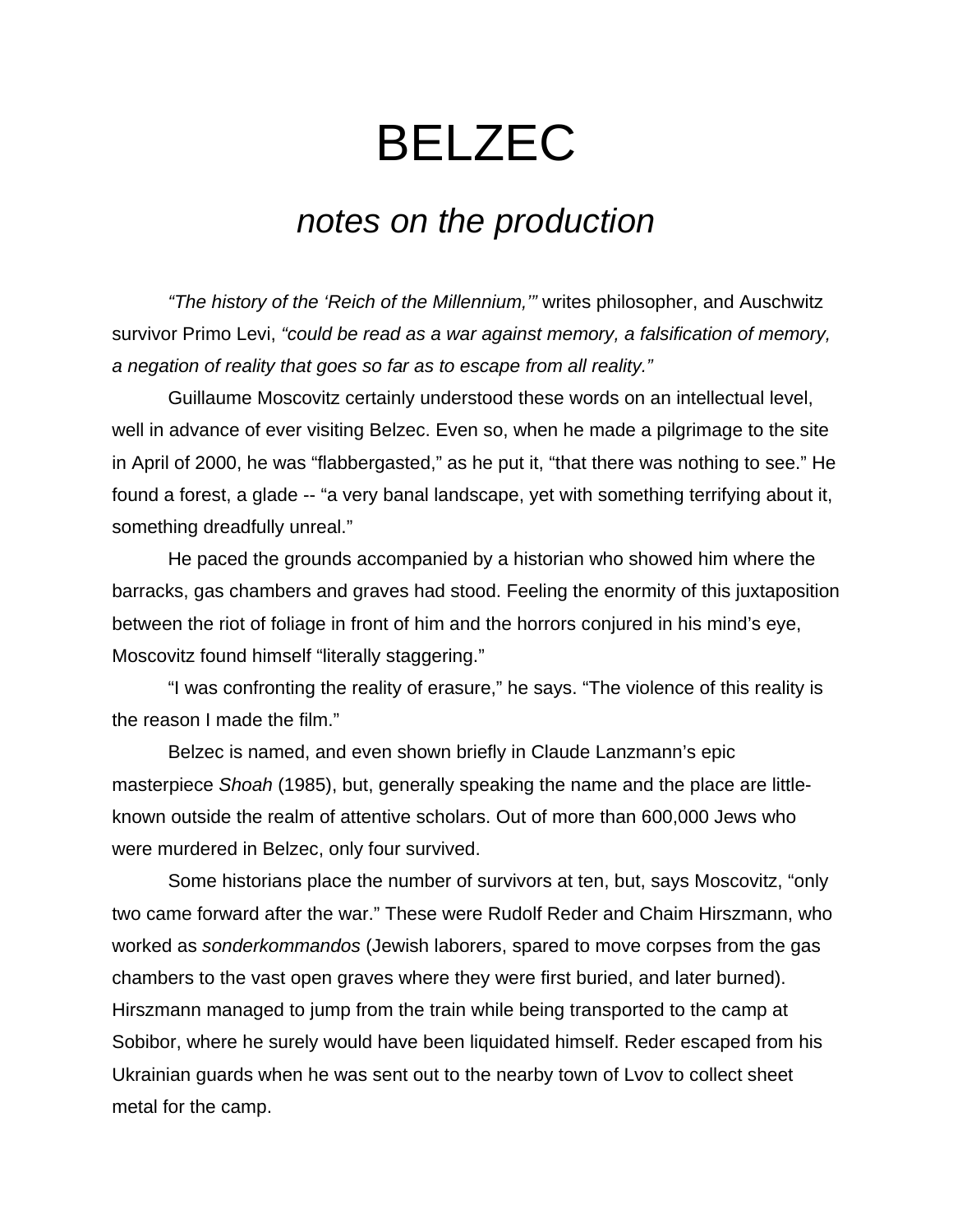Moscovitz learned of two others: Sara Ritterband, a young Jewish mother "who never spoke directly of her experiences in the camp. She never had the strength to testify. Her name was listed during the trials, but the prosecutors decided she was not in a state to withstand a counter-interrogation. She was part of a group of women who worked as maids for the German and Ukranian guards. At Belzec, the Nazi homes were outside the camp, and this group of women lived next door." Because of this, Ritterband was able to save her young daughter Braha, who (after she was successfully smuggled from this domestic compound, owing to a freak set of coincidences) hid near Belzec for several years with the help of a courageous local, Julia Pempiak. That child, now Braha Raufman, is an elderly citizen of Israel when Moscovitz's camera finds her. Her account of her years in hiding forms a narrative through-line in the film.

 Although the Nazis destroyed all of their own official records of Belzec, there is still abundant, if scattered evidence. Moscovitz consulted the sworn testimonies of Reder and Hirszmann, taken in 1946. (Both men are now dead; Hirszmann was assassinated the night after he testified. Reder died in Toronto in 1968.) Digging further, the filmmaker unearthed notes from the SS administration office and from the German police who oversaw the Lublin district of Poland, where Belzec was located; gathered depositions by the SS officers, Kurt Gerstein (in 1946) and Wilhelm Pfannenstiel (in 1950 and '59) and by Joseph Oberhauser and other members of the SS guard troops, given in the early 1960s; testimonies of the Ukrainian guards; communiques of the Polish resistance; flyers from the Jewish clandestine press; documents from wartime employees of the Polish railroad system. Not least, there are the vivid accounts by the local villagers of Belzec, still alive and available for the camera. "The townspeople saw everything," says Moscovitz. "They knew everything. Despite their cowardice, their complicity with the occupiers, their fear, or the heroism of some of them, they were all spectators to what happened."

 Most movingly, there is a letter which survives from the period -- and this becomes the point of departure with which the film opens.

 "This letter is without doubt the very earliest available document that describes what happened at Belzec," Moscovitz explains. "The information it gave was circulated through newspapers of both the Polish and Jewish clandestine resistance. The author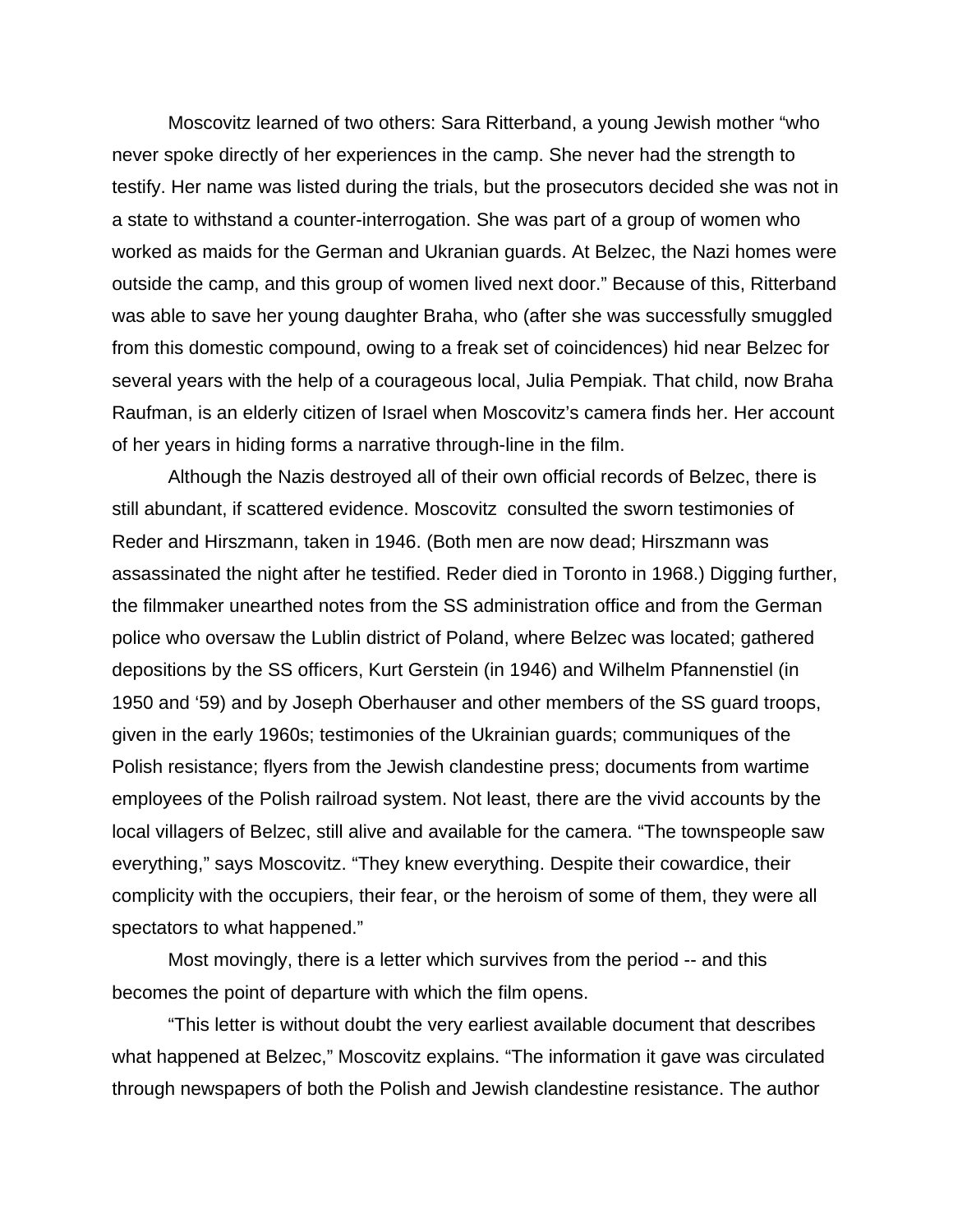of the letter is Szelmo Fajner, a man from Zamosc who had been deported with a group of 20 or so others in December of 1941 to Chelmo, where they were ordered to unearth bodies and burn them. Fajner then escaped to Warsaw, where he was taken in by the Oneg Shabat, a clandestine group operating out of the Jewish ghetto there. When he made it back to his native village of Zamosc, at the end of March 1942, he discovered his entire family had already been killed. *'The cold has already passed by -- '* he wrote a friend in the Oneg Shabat, *'the cold'*being a metaphor for murder -- and then he lists all of the shtetls that have also been liquidated. *'Belzec is the cemetery,'* he wrote, and *'the same thing that happened at Chelmo is happening at Belzec.'* ... The letter is an amazing testimonial, a courageous alarm sounded a young Jew who has not only lost his family, but is aware he will likely die the same way."

 One vital aspect Moscovitz was determined to communicate with his camera is the remarkably compact space into which the Nazis fit their butchery. "The camp was at the end of the main street of the village, about 500 meters from the train station," he explains. One man he interviewed who did not make the final cut told him that, as a small child, he used to climb high into the trees to see what was going on in the camp - and witnessed Jews entering the gas chambers. "The first of these were barely 80 meters from the main street," says Moscovitz. "They were not hidden by trees. The story this man told me was later confirmed by others who, as children, also climbed trees to see for themselves. A man whose account is in the film tells us how, from a high hill nearby, one could see nearly everything that was going on inside."

 Although he makes discreet use of a single archival photo from 1945 -- Belzec as it appeared, two years after the Nazis had cleared it away and the forest had begun to sprout -- and we are shown a haunting, photographically detailed paintings from memory, created by a villager who worked at the Belzec train station, named Kolodziejczyk. This man taught himself to paint for the sole purpose of offering the world a vital, visual, irreplaceable firsthand testimony of what the camp was, when it existed. Otherwise, Moscovitz keeps faithfully to the working principle pioneered by Claude Lanzmann in his epic *Shoah* (1985) -- that of present day confrontation with the sites where the horror took place. Let the viewer's imagination recreate the horror, as the camera explores what remains. "Show the the *erasure* the Nazis had organized," as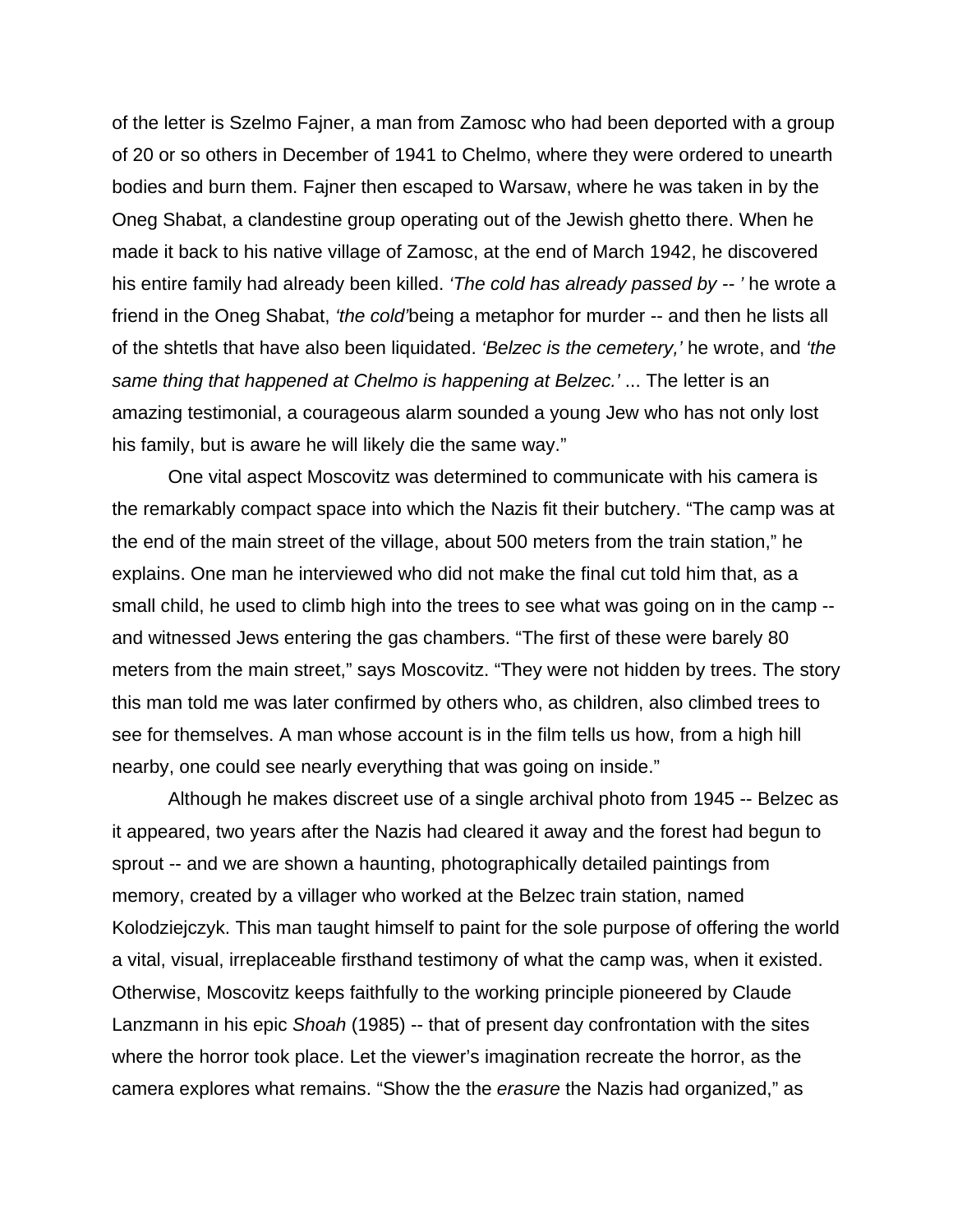Moscovitz says. "It is the only way to keep one's eyes open, to not lose consciousness (literally and figuratively) in the vertigo that grabs hold when we examine the violence of extermination." This refusal to show, say, the horrifying atrocity footage taken by the Allies when the camps were liberated, "goes hand in hand," as Moscovitz sees it, "with the demand for lucidity."

 He was in his teens when he first saw Lanzmann's nine hour masterwork, and it was a life-altering experience. "Lanzmann articulates his refusal to understand. He denounces the absolute obscenity of trying to understand how these events could happen, stating that this is the only ethical working mentality one can have. He speaks of his voluntary blindness to archival footage as 'the only way *not* to look away from a blinding reality -- a clearer way of looking *at* events.'" Moscovitz embraces this fully.

 For a long time, Moscovitz had a steep uphill battle seeking funding -- he is a first-time filmmaker. The horrific era under which Belzec lies buried has been otherwise so widely covered in film that backers and audiences alike could be said lately to suffer holocaust fatigue. "I could not have done the film at all, had it not been for the courage and willpower of producer Jean Bigot," he says. It was Bigot who enlisted the support of the *Foundation for the Preservation of Memory of the Shoah,* as well as several private backers. "This was vital, because compared to other documentaries, ours was not cheap -- roughly a million euro." Moscovitz tried filming with a crew of three for a few days in March, 2002, but realized immediately this would be inadequate. He and Bigot organized a better-funded, month-long shoot with a ten-person crew in June, 2002 - filming three weeks in Belzec, then ten days in Lublin and Krakow. 15 months later, in November and December of 2003, he and his crew filmed for another five weeks.

 There were two translators operating simultaneously, to narrow the lag time between questions and answers. The locals who give their testimony are not always talkative, but then, "I did not expect interviewees to *respond* in the strictest sense to the questions I asked," says Moscovitz. "I wanted them to speak for themselves. Their words come from their silence, in a way. Their words are less a response to my questions than they are a response to their own silence all these years." Moscovitz compensated some speakers for their time, for the courtesy at allowing him to film in their homes and town, but he emphasizes, "They were not paid to speak." What these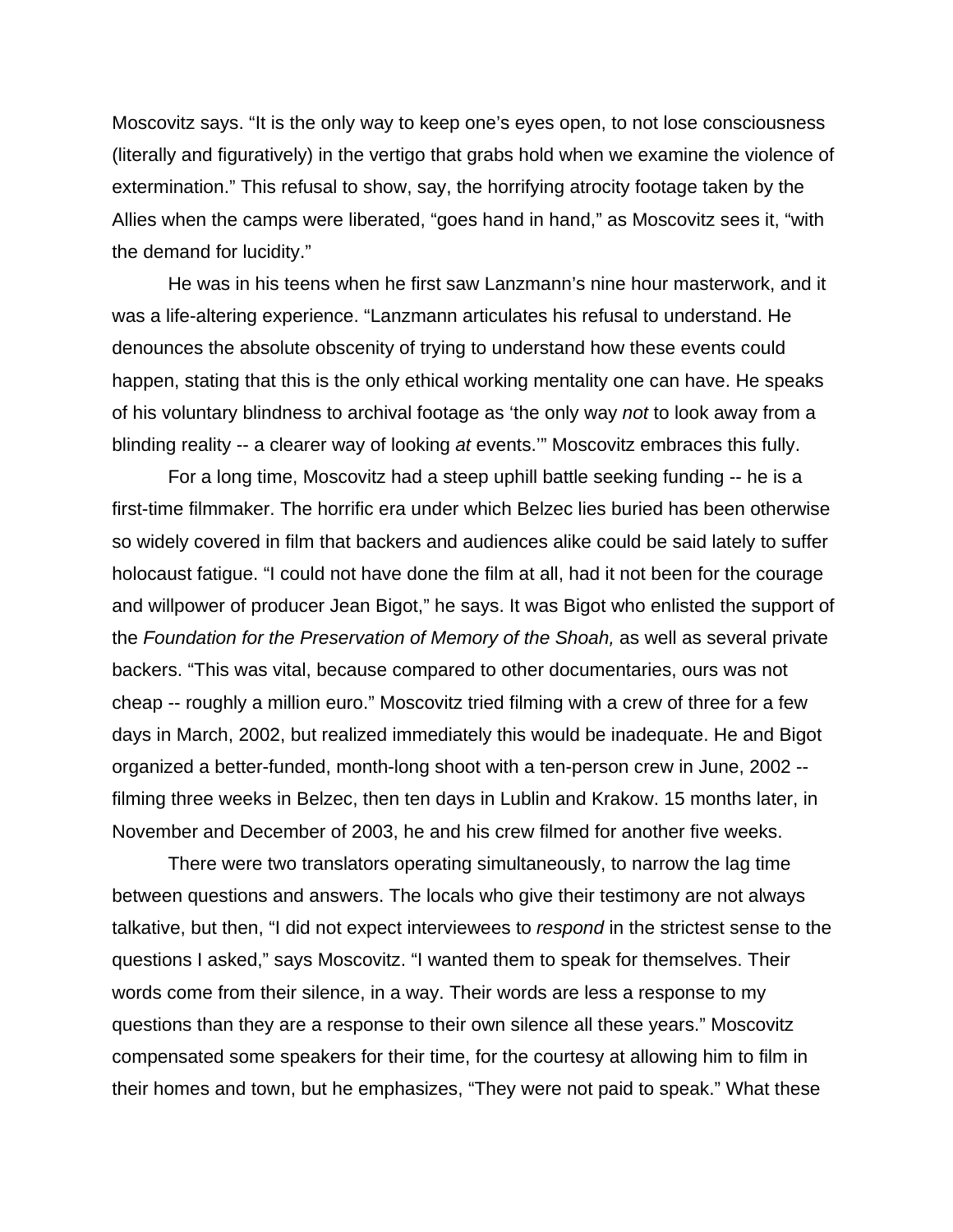people did not or could not say was often more eloquently present in their faces, anyway. "I often felt it more appropriate to keep my distance from the people I was filming," he recalls. "I communicated less in words than through my physical presence, through my attitude, my reception of what they were saying, my gaze."

 The tale of young Braha Raufman's ordeal, hiding in a cemetery and under a woodpile, became central to the film's purpose, despite that she is not, strictly speaking a "survivor" of Belzec. By a quirk of fate Moscovitz can only marvel at in retrospect, she was momentarily spared the fate of other children because her mother worked as a domestic in the homes of the guards -- local houses, outside the camp, which had been commandeered for this purpose. Moreover, in a life-saving coincidence, her mother Sara Ritterband, had been born in the village of Belzec -- and an uncle, who was successfully passing as a gentile and working in the local bakery, caught sight of the little girl one day when making a delivery and smuggled her into hiding in a breadbasket. "Had Braha been a concrete witness to the extermination, she would not have survived," says Moscovitz. "She instead survived because she was *unseen,* absent from the world of the living, literally hidden among the world of the dead when she was kept, first, in a tomb in the cemetery, and later literally buried alive for two years in a hole dug out under a pile of wood. She endured an underground counterpart to what camp inmates suffered under open sky. Her testimony is previously unheard, completely unique, incredible -- but it *cannot be* an example of what happened *inside* the camp. Her case is exceptional in every sense."

 "This is why it was fundamental that we *not* end our film with the story of her rescue, but instead conclude with the episode in which David Szpilman, the emissary of the Grand Rabbi of Warsaw, comes to the Belzec site to confer with contractors." Moscovitz was himself surprised by the "nearly surrealist" avalanche of painful ironies and emotional reckonings which collide in this sensitive, latter-day witness. "The materiality of extermination, the reality of Nazi will, the erasure of the Jewish people - all the violence and reality of what happened in this place are all reflected in the look of overwhelming disbelief on his face -- with which we can all identify."

 Szpilman, being deeply religious, knows well what the laws of orthodoxy require for an intact body or even skeleton -- but here he faces a realm in which the bones of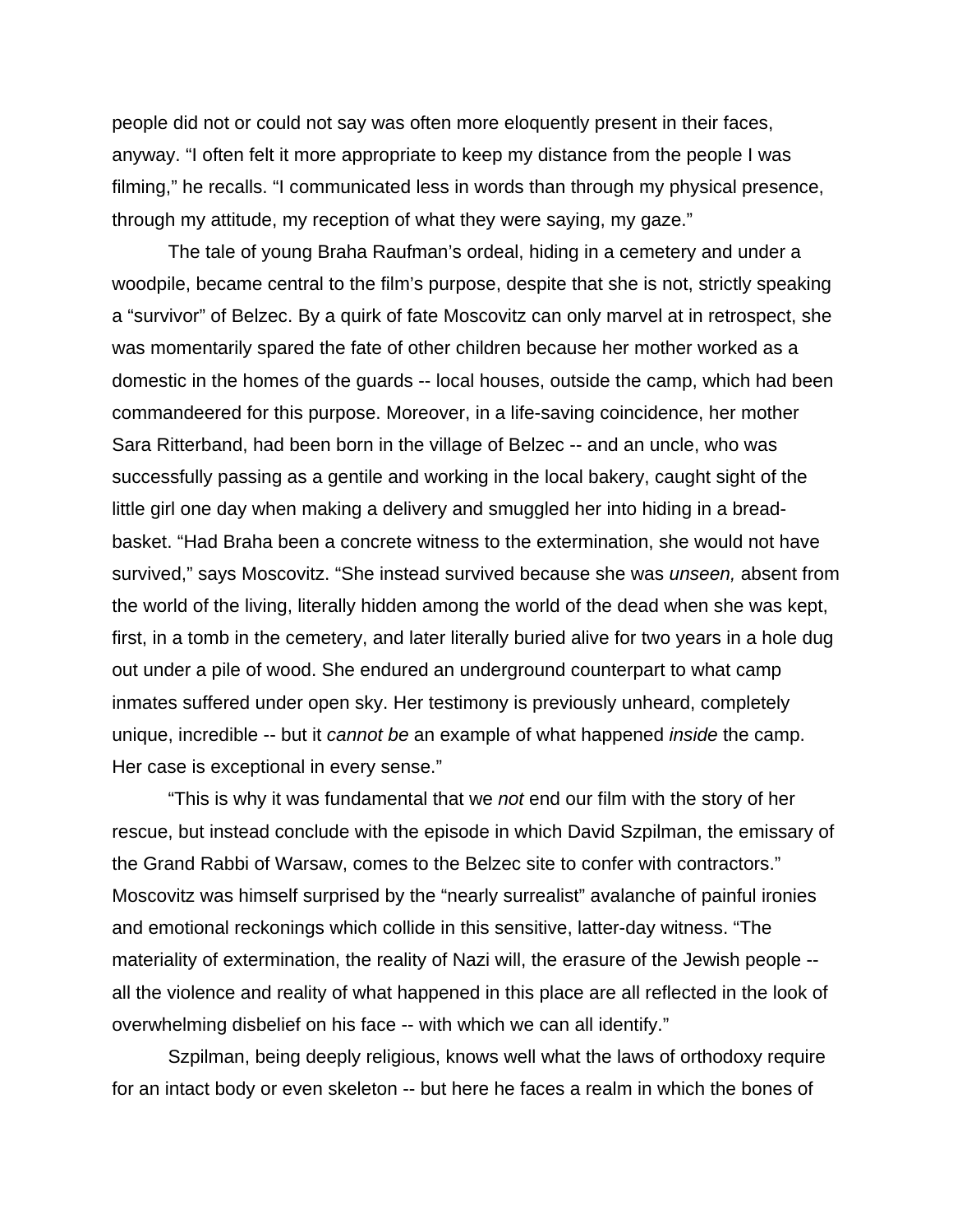countless dead have been reduced to powder, and where the grass grows oddly white as a result. "There is no *Halaka,*" says Moscovitz, "No law to tell him what to do. The absolute violence of the Nazis is manifested in this white grass. The emissary is literally seized with vertigo. He is so overwhelmed that he drops the sheet of paper on which he was writing what the architect was telling him."

*Belzec* is structured so as to unfold, quite deliberately, "in layers," as Moscovitz puts it. "What the film strives for is a sense of displacement -- the place we see at the beginning of the film is not the same as the place we see at the end. Fragments of the reality of this place inscribe themselves within us, the reality of extermination and erasure. This is essential, if we are to affirm the very *existence* of Belzec."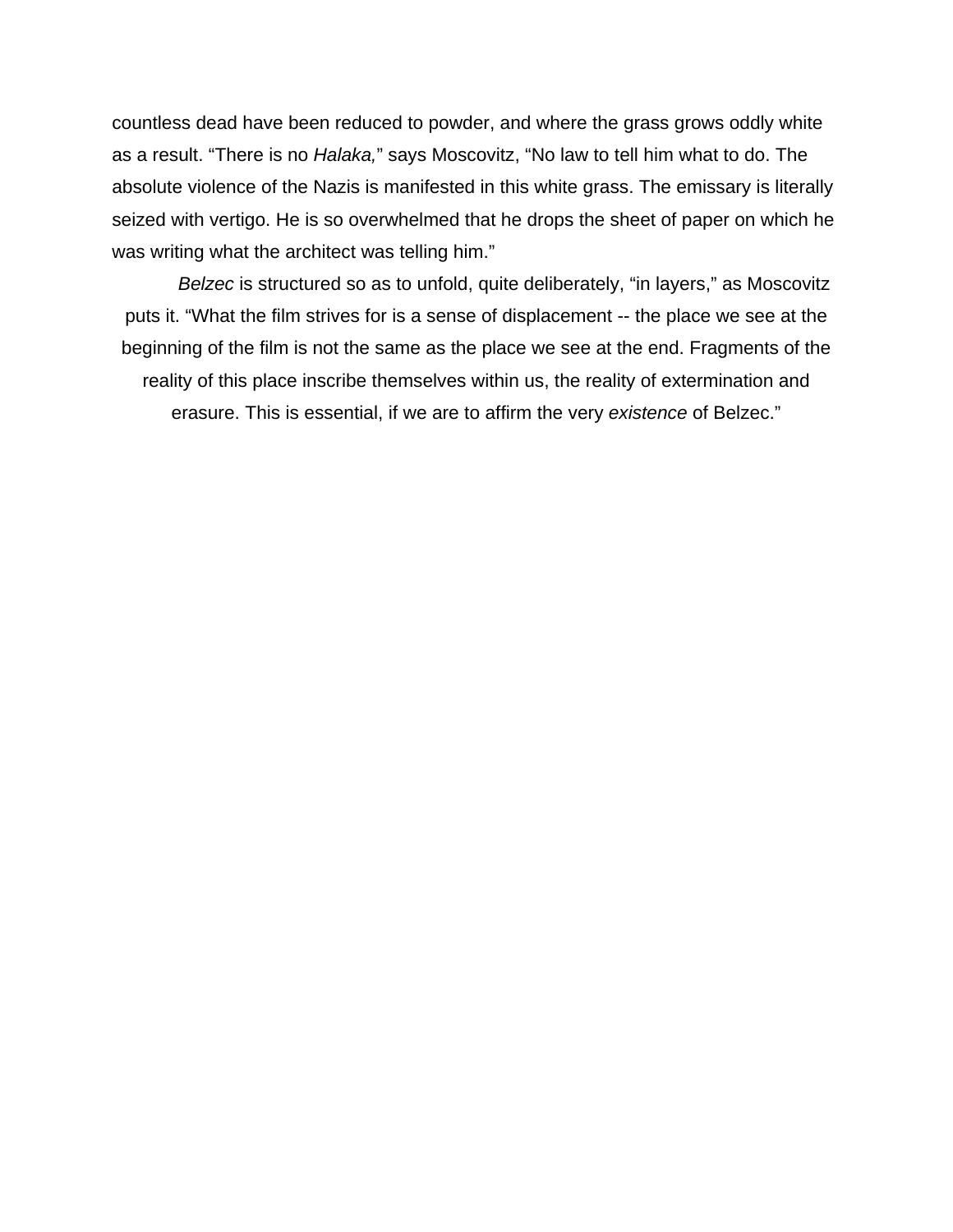*a timeline* 

**November, 1941.** Construction of the death camp at Belzec is begun, under the direction of SS commander Aktion Reinhard, who will later oversee the design and construction of camps at Sobibor, and Treblinka.

**March, 1942.** Mass murder commences at Belzec, accomplished by carbon monoxide gas produced by a tank motor.

**April, 1942.** Szlomo Fajner, after escaping death at Chelmo, is made aware of the Belzec death camp when searching for his family, and mentions the place in an urgent letter of warning circulated by clandestine Jewish resistance groups.

**March -- December 1942.** Exterminations proceed at Belzec, murdering prisoners taken from Krakow, Lublin, Lvov, and Radom, as well as Jews deported from Germany, Austria, and Czechoslovakia. We will never know precisely how many were assassinated, but a postwar investigation by Polish authorities conservatively estimated the number at 600,000 souls, during this 8 month period.

**December 1942 -- July 1943.** The camp is completely destroyed, and all traces of the extermination are erased. The bodies were dug up from their graves and burned, the infrastructures were dismantled, trees were planted to replace gas chambers.

**1945 /46.** Although ten people were known to have survived Belzec, only two are alive at the war's end: Chaim Hirszmann and Rudolf Reder. Hirszmann, active in Polish politics after the war, was murdered by his then-current opponents the night after he gave a sworn deposition about what befell him at Belzec. (There is no known connection between his camp experience, and what later befell him.) Reder gave testimony and lived until 1968 -- he died in Toronto.